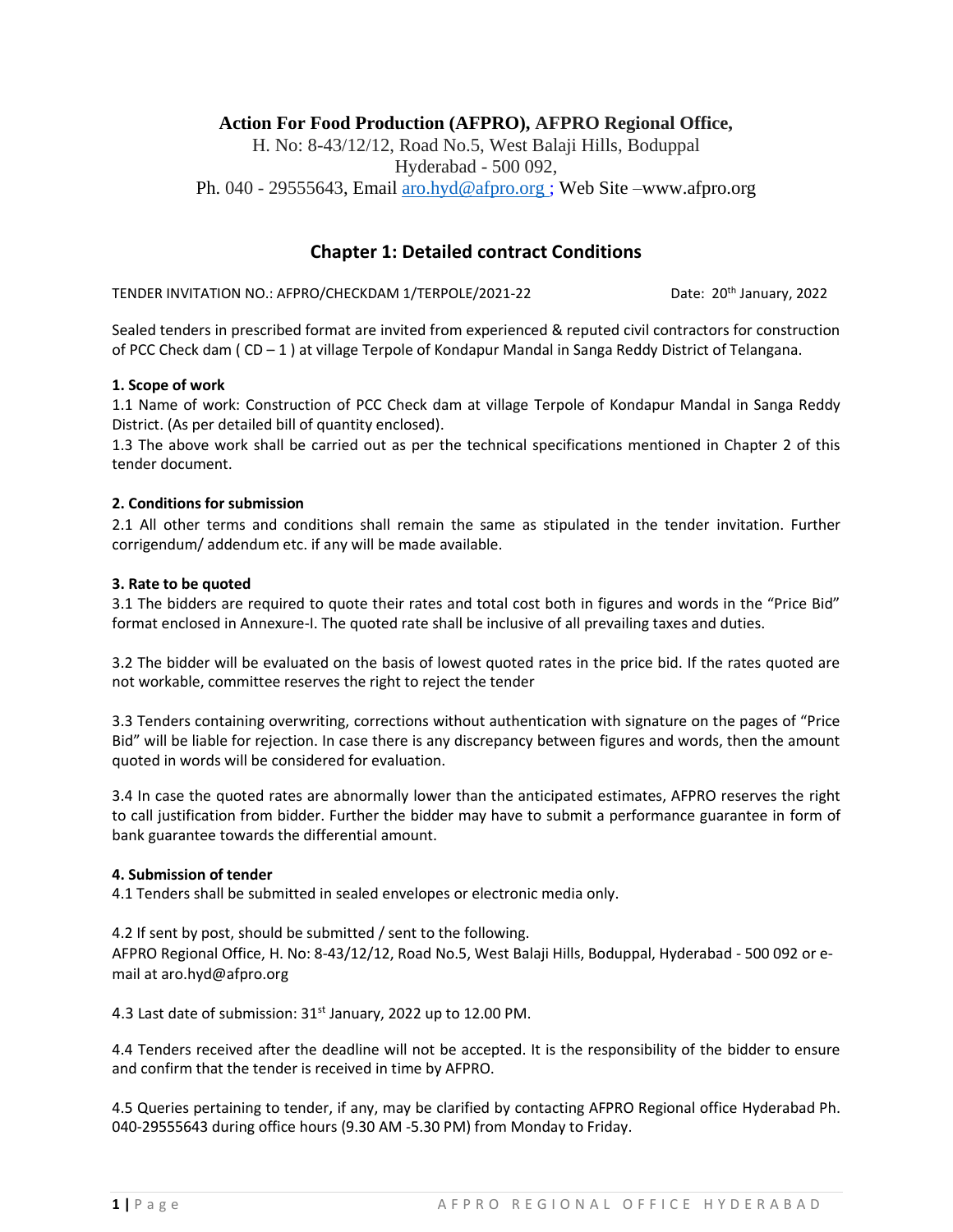4.6 Interested bidders can visit the site at their own cost and familiarize themselves with the site conditions, concerned areas and to go through the terms and conditions of the tender document before submission.

4.7 Tenders not received in prescribed form will be liable to be summarily rejected.

4.8 Tenders not adhering to the terms and conditions are liable to be rejected.

4.9 AFPRO reserves the right to accept or reject any or all tenders without assigning any reason thereof.

4.10 The tender documents have to be signed by the bidder on each page and the terms and conditions must not be altered, failing which the tender will be rejected.

4.11 Tender form containing "overwritten" or "erased" rate or rates and amount not showing figures and words in English will be liable to rejection.

4.12 Tender containing clerical or arithmetical mistakes may be rejected.

4.13 Any request from the bidder in respect of additions, alterations, modifications etc. of either terms or conditions or rates of his tender after opening of the tender may lead to rejection of tender.

#### **5. Tender opening**

5.1 Techno-commercial bids shall be opened in the presence of the designated committee of AFPRO. Price bids of bidders whose techno-commercial bids are found acceptable will be opened on 01<sup>st</sup> February, 2022 at 12.OOPM in the presence of the designated committee. Interested bidders may be present during opening.

5.2. AFPRO reserves the right not to accept the lowest offer. AFPRO also reserves the right to cancel the tender. No claims of any bidder in this regard shall be entertained.

5.3. The validity of the offer shall be 120 days from the date of submission of the tender

#### **6. Date of commencement of work**

6.1 The successful bidder should commence the work immediately after issuing of the work order.

6.2 **Contract period-**. The contract period shall be for 90 days from the date of issuing the work order.

**7. Jurisdiction-** The jurisdiction shall be Hyderabad district

#### **8. Eligibility criteria**

8.1 The bidder should be an established contractor / firm with experience in civil construction works. The bidder should have undertaken three works of similar nature (as given in scope in tender) in the last five years with each work amounting to more than Rs 10 lacs.

8.2 The bidder should have an annual turnover of not less than Rs. 10 lacs for the preceding three years (2018-19, 2019-20, 2020-21).

## **9. Area of works**

The area of work is located in Terpole village of Kondapur Mandal, Sangareddy district. The bidders are advised to visit the site at their own cost to acquaint themselves with the working conditions, soil quality etc. before submitting the tender. AFPRO will provide the exact location of the construction site.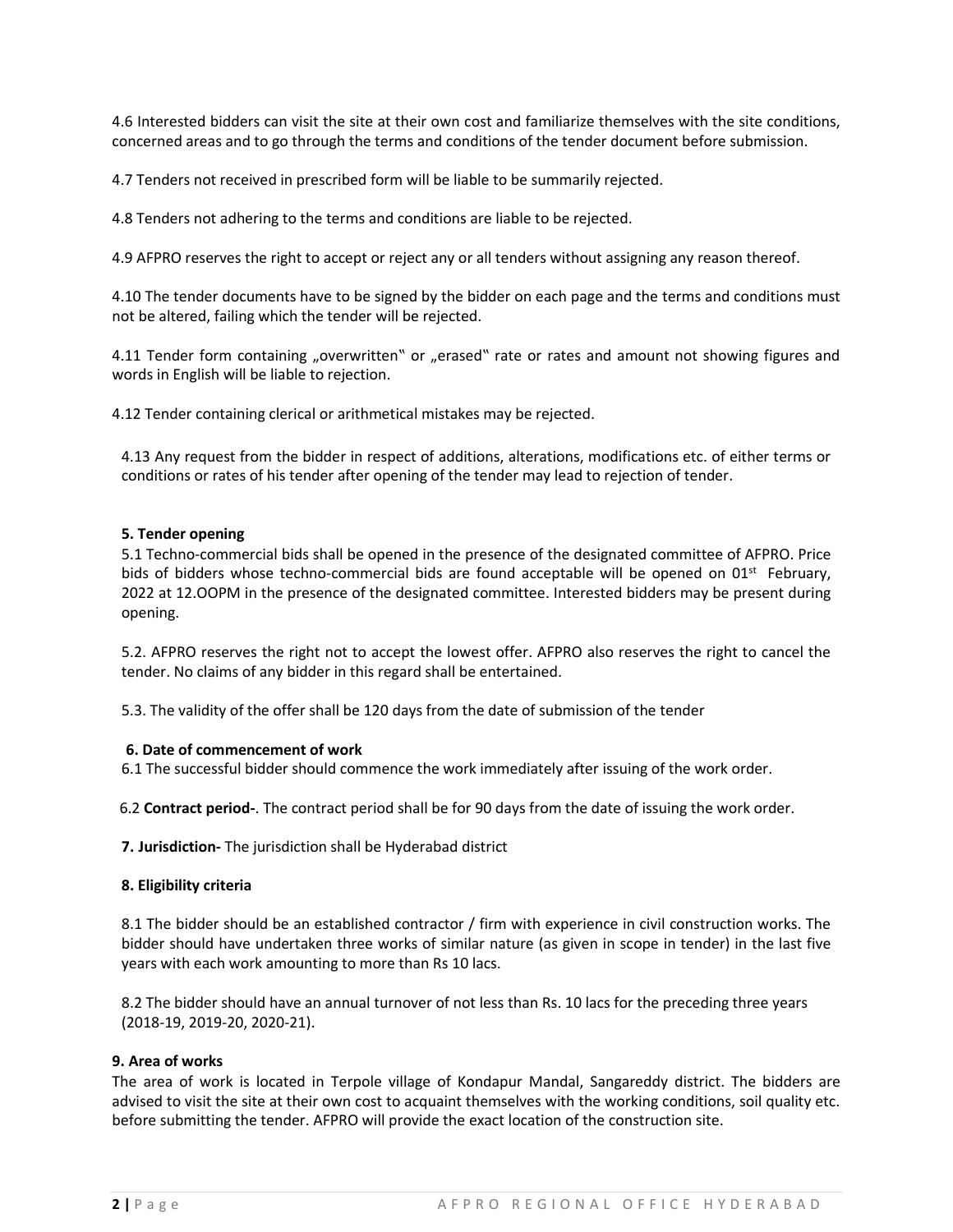## **10. Award of the contract**

10.1 After evaluation of the received offers, the contract may be awarded to the lowest bidder.

10.2 Notwithstanding the above, AFPRO Reserves the right not to award the contract to the lowest bidder and may cancel or reject any part or whole of the tender without assigning any reasons whatsoever. The bidders shall not be entitled to any claims on account of the incidental expenses incurred.

10.3 Acceptance of the bid shall be intimated through letter of intent / work order. In turn, the bidder has to counter sign and return the same as token of acceptance.

10.4 An agreement may be entered between AFPRO and the selected contractor for execution of work.

## **11. Work schedule, maintenance of record and measurements**

11.1 The successful bidder will draw work schedule of each activity along with time schedule of completion of work. The work schedule is to be drawn in consultation with Regional Manager, AFPRO. However, the quantities set out in the schedule of items are only the estimated quantities of the works and are subject to alterations / modifications as per the instructions of the engineer.

11.2 The engineer may make any variations in the quantity of the works to be performed for whatsoever reason in the interest of AFPRO, sponsor and community as per the following.

a. Increase or decrease the quantity of any work included in the contract

b. Omit any such work

c. Change the levels, lines, positions and dimensions of any part of the works

d. Execute additional work of any kind necessary for the completion of the works and no such variation shall in any way vitiate or invalidate the contract but the value (if any) of all such variations shall be taken into account in ascertaining the amount of the contract price.

11.3 The monitoring of the work carried out will be recorded in a Measurement Book which shall be maintained by the concerned engineer. The engineer shall ascertain and determine the value of work done by measurement. For the purpose, he / she may give notice to the contractor for measurements of any portion of the work. The contractor shall forthwith attend or send a qualified agent to assist the engineer or the engineer's representative in seeking such measurement and shall furnish all particulars required by either of them. Should the contractor not attends or neglect or omit to send such agent, then the measurements made by the engineer or approved by him shall be taken to be correct measurement of the works. The engineer will have the right to inspect the scaffolding, centring and shuttering made for the work and reject partly or fully such structures if found defective.

#### **12. Payment terms**

12.1 Payment of Running Account (RA) bills shall be released to the contractor through RTGS / NEFT subject to submission of details of bank account.

12.2. 85% of the RA bill shall be released depending upon the progress of work and subject to inspection and verification made by AFPRO. After verification and certification, the Regional Manager, AFPRO shall forward the same to Accounts Department for consideration of payment.

12.3 Necessary pre-inspection of the materials will be made by the engineer in order to ascertain the quality and conformity with standards.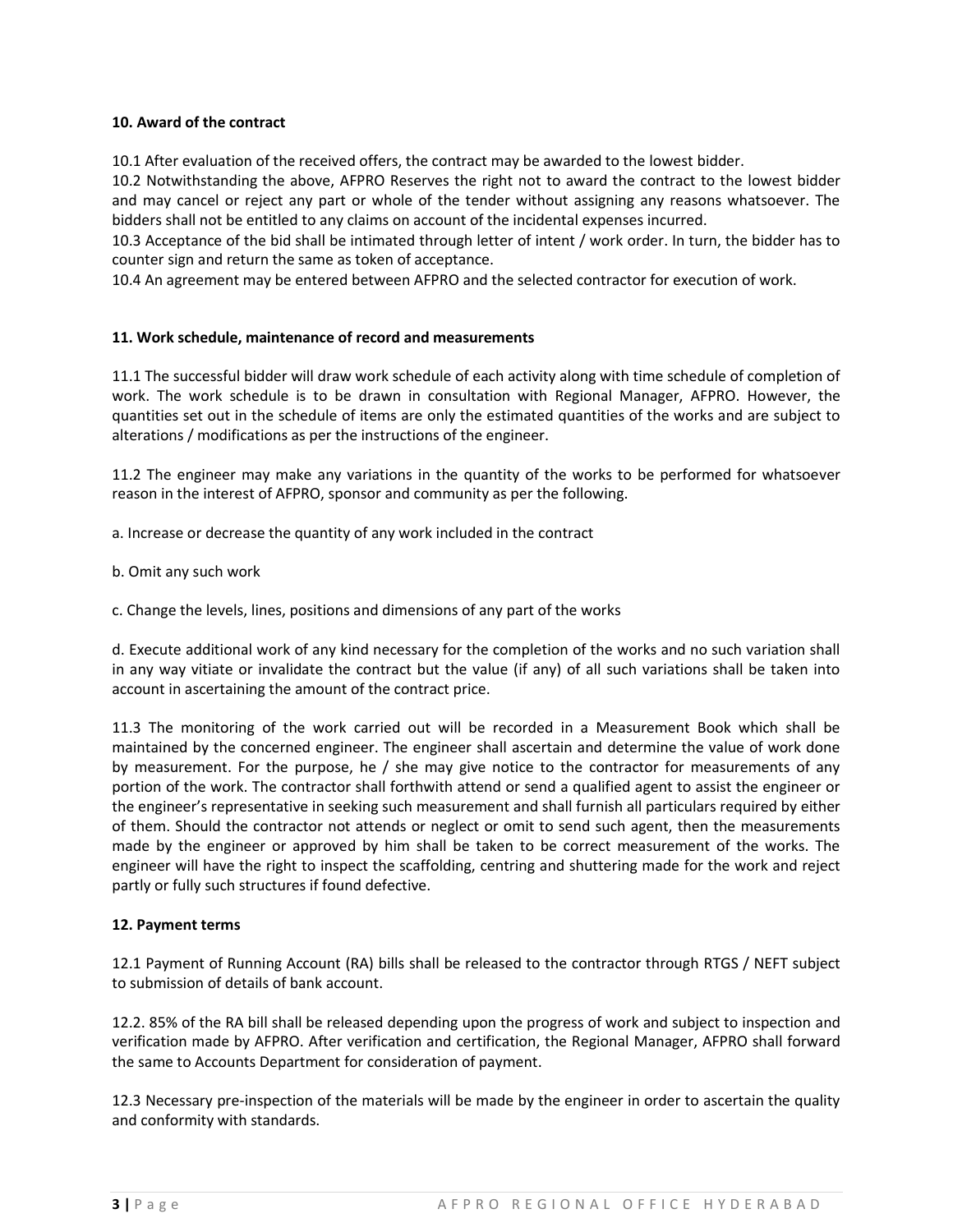12.4 10% of the payment will be made on completion of the job in all respect, issue of work completion certificate and fulfilment of the liabilities by the contractor.

12.5 Balance 5% of payment will be released on completion of defect liability period of 12 months after issue of completion certificate.

12.6 No payment will be made for benchmarks, level pillars, profile, benching, ground levelling or any temporary works which are required for successful completion of work.

#### **13. Penalties**

13.1 Liquidated damages: If the contractor fails to successfully complete the work as per the specification within the stipulated time period mentioned in the work order, the necessary liquidated damage will be deducted from the final bill. For the purpose of liquidated damage deductions, the total value of actual work done against the work order will be considered. The rate of liquidated damage will be 0.5% (half percent) per week subject to a maximum of 5% of the total value of work done. No liquidated damage is applicable if the completion period of the work gets extended beyond the stipulated period of the contract due to no fault of the contractor. Decision of AFPRO shall be binding and final in this regard.

13.2 Forfeiture: In case the successful bidder fails to take up the work after issuance of work order AFPRO may at its discretion impose upon any or all of the following penalties.

a. Cancellation of work order. In case of cancellation the recovery of extra cost incurred by AFPRO for getting the work done through other sources / agencies, which may be without any notice to the contractor, will be recovered from the contractor.

b. Blacklisting of the contractor.

c. Recovery from any of the other present / future pending bills of the contractor.

**14. Price escalation-** No price escalation during the period of validity of the offer shall be accepted by AFPRO.

#### **15. Signing of agreement**

The successful bidder shall be required to sign an agreement with AFPRO within 5 days of the issue of work order / LOI or within such extended period as may be specified. In case the contractor fails to sign the agreement within the stipulated time, AFPRO will have right to terminate the contract and the bidder stands debarred from future participation in any tender of AFPRO

#### **16. Obligation of the contractor**

16.1 The contractor will commence and complete the work as stipulated in the tender document.

16.2 The contractor will have to make own arrangements for travelling, boarding, lodging etc.

16.3. The job cannot be sublet in part or in whole without the written consent of the Regional Manager of AFPRO Bangalore.

16.4 The contractor will comply with the directives by AFPRO from time to time.

16.5 All security arrangements for the materials to be utilized in the project shall be done by the contractor till completion and hand over at his own cost.

16.6 The contract assumes a proper degree of skill on the part of the contractor and all his workmen employed. The contractor shall consult with engineer whenever in his judgment a variation in the work of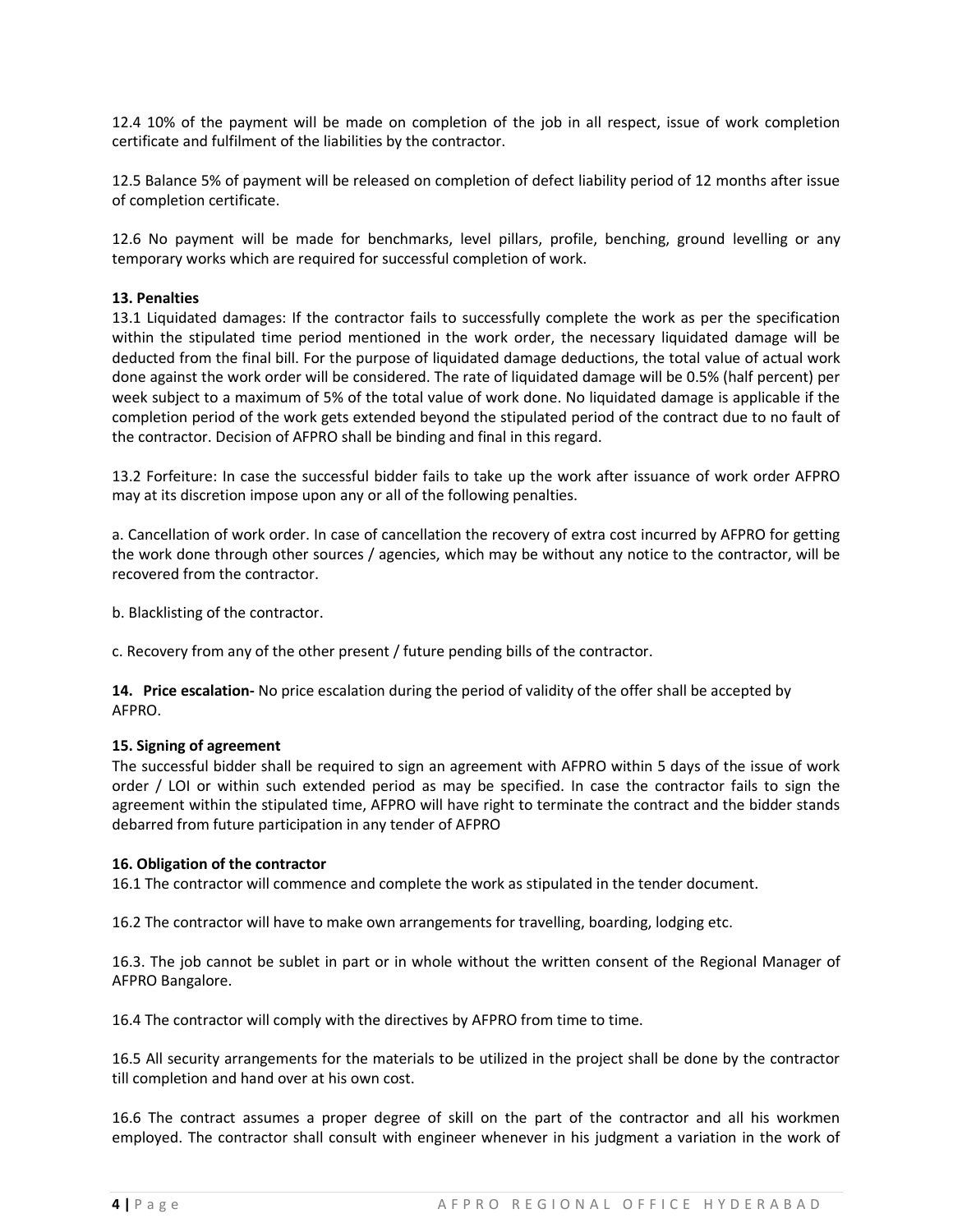construction or in the quality of the materials specified would be beneficial or necessary to fulfil the guarantees called for in the contract. Such variations shall be carried out by the contractor only when authorized by the engineer in writing. The request for such changes shall be made before the contract agreement is executed otherwise guarantees will be understood to hold good for work

16.7 The guarantee period for all the civil works and equipment's / accessories etc. should not be less than 01 (one) year from the date completion of the work. All the documents related with guarantee to be submitted to AFPRO.

16.8 The contractor shall report occurrence of any accidents at the work site including particulars of his employees involved to the concerned authorities and effect payment of compensation as per the Workmen's Compensation Act as amended from time to time within the prescribed time limit.

16.9 The contractor shall at his own cost, observe, perform and comply with the provisions of the Contract Labour (Abolition and Regulation) Act, 1971, and the rules made there under as amended from time to time. The contractor shall have to observe, perform and discharge his / their obligations under the said act and AFPRO shall be entitled to recover from the contractor any cost of expenses that it may have to incur or suffer on account of contractor's failure.

16.10 The material to be supplied by the contractor shall be as per IS specification. All the materials needed for the work must be approved by the engineer and brought to the site in bulk.

16.11 If any work either in temporary or permanent nature or necessary to complete the work in all respect but not mentioned in the tender shall have to be done without extra cost.

16.12 The contractor has to arrange the adequate lighting arrangement for the work wherever necessary at his own cost.

16.13 After the work is finished, all surplus materials and temporary structures should be removed from the site of work such as brickbats, aggregate, mixing platform etc. The site and the premises left to be neat and clean.

16.14 The contractor shall give or provide all necessary supervision during the execution of the work. The contractor or his authorized representative is to be constantly present on the work and shall give his whole time for the supervision of the same. Such authorized representative shall receive direction and instruction from the engineer on behalf of the contractor. Site meeting will be called at regular interval and the contractor or his authorized representative will be required to be present in such meetings to discuss progress of the work and other matters including any deviation from drawing or specifications.

16.15 The contractor shall comply with all prevailing safety and environmental laws.

## **17. Supplementary items**

17.1 The items of the work not covered in the specific schedule of items will be considered as supplementary items. The rate of the supplementary items of work will be determined in order of precedence as given below.

a. The rate will be derived wherever possible from the rate of allied items of work quoted by the contractor in the specific schedule of probable items of work plus the contractual percentage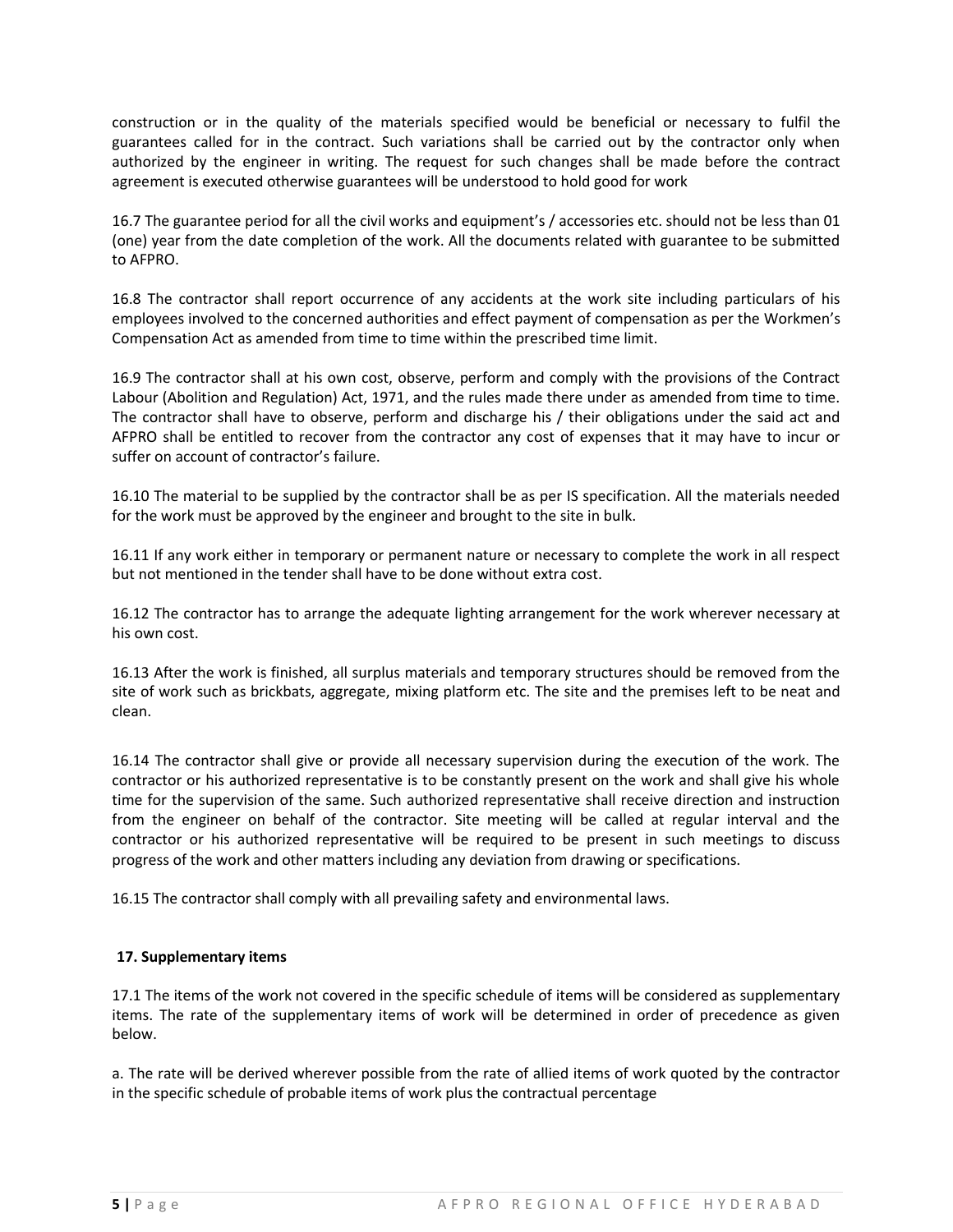b. The rate of the items which cannot be derived by any of the above process shall be determined from the market rate of the materials and labour plus profit and overhead charges. However, the profit and overhead charges taken together shall constitute 10% of the cost of materials and labour.

**18**. AFPRO will reserve all rights to terminate or cancel the contract at any time during implementation, if the progress of work done by the contractor is not found satisfactory by the Regional Manager / Engineer or any person appointed by AFPRO for monitoring & supervision of the work by AFPRO.

## **19. Completion certificate**

The work shall be said to be completed on the basis of certification of the user department and subject to completion of all sort of laboratory tests as instructed by the engineer and on receiving a written undertaking from the contractor to finish any outstanding work during the period of maintenance / defect liability period, the concerned engineer shall Certify & the Regional Manager shall issue a Certificate of Completion in respect of the work. The period of maintenance of the works shall commence from the date of such certificate.

#### **20. Tax deducted at source**

Income tax and other taxes as applicable shall be deducted at source, at the rate prescribed in the Income Tax Act and or other Acts, from the gross value of each bill.

## **21. Legal and miscellaneous**

The contractor shall be fully responsible to comply with all his statutory obligations as employer towards Employees Provident Fund Act, 1952, Employees State Insurance Act, 1952, Employees Deposit Linked Benefit Act, 1961, Minimum Wages Act, 1948, Bonus Act, 1965, Gratuity Act, 1972 etc. and all other such obligations / liabilities as per applicable statutory provisions / law and Government notifications ; in respect of their labour engaged by them for the job undertaken under the contract, and will take full liability on this account. AFPRO will not take any financial liability on this account. In the event of failure of the contractor to comply with the above, AFPRO shall be entitled to recover the amount by deduction from any amount payable to the contractor under the contract.

#### **22. Deviation**

Deviations sought by the bidder whether they are commercial or technical must only be given within the schedule, prescribed for them. Any wilful attempt by the bidders to camouflage the deviation by giving them in the covering letter or in any other documents than the prescribed schedules may render the bid itself nonresponsive. Any incomplete tender or conditional tender received shall be liable for rejection.

#### **23. Modification of contract**

AFPRO reserves the right to modify the contract from the point of view of smooth execution. The same shall be conveyed to the contractor.

#### **24. Force majeure**

24.1 The contractor shall have no claim whatsoever against AFPRO for any loss / damage caused to the contractor by reason of war, riot, commotion, disturbance, pestilence / epidemic sickness, strike, lock-out, earthquake, fire, storm, flood, explosion, any change in the nature of deposits, breakdown at plant or machinery for whatever reason, failure / restriction of electrical or other power, act of God etc.

24.2 The contractor shall resume the work as soon as practicable after such eventuality has ceased to exist.

24.3 If the performance in whole or part of any term / obligation under the contract is prevented or delayed by any such eventuality for a period exceeding 7 days of escalation of above events the contract may be terminated at the discretion of AFPRO.

#### **25. Arbitration**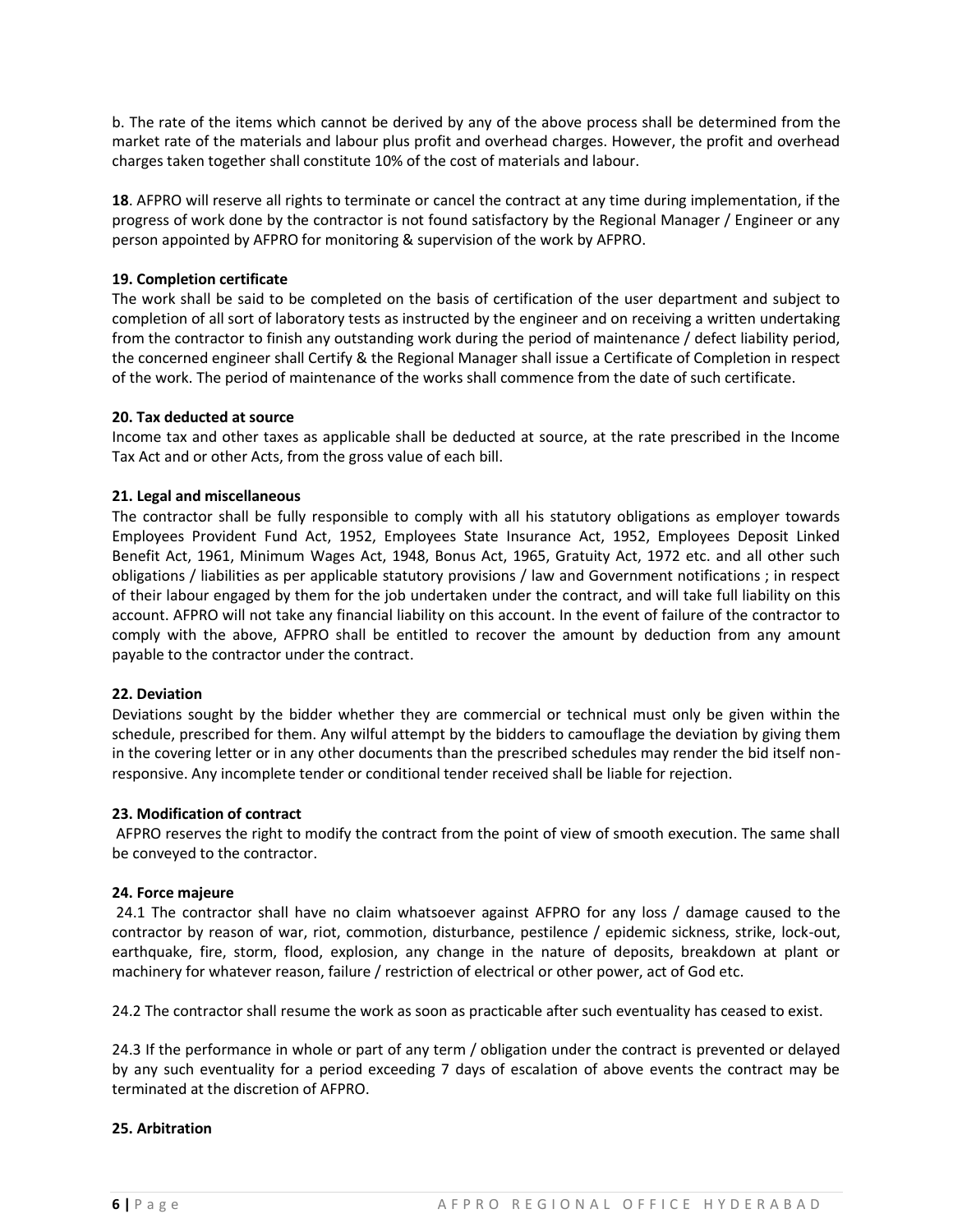Any dispute or difference under or arising out of or in respect of the agreement / accepted Contract may be settled mutually. If not settled mutually, it shall be referred to the sole Arbitrator, a person appointed by AFPRO and his decision in the matter will be final and binding on the both parties. The arbitration shall be carried out as per Arbitration Act, 1996 and Rules made there under as amended from time to time.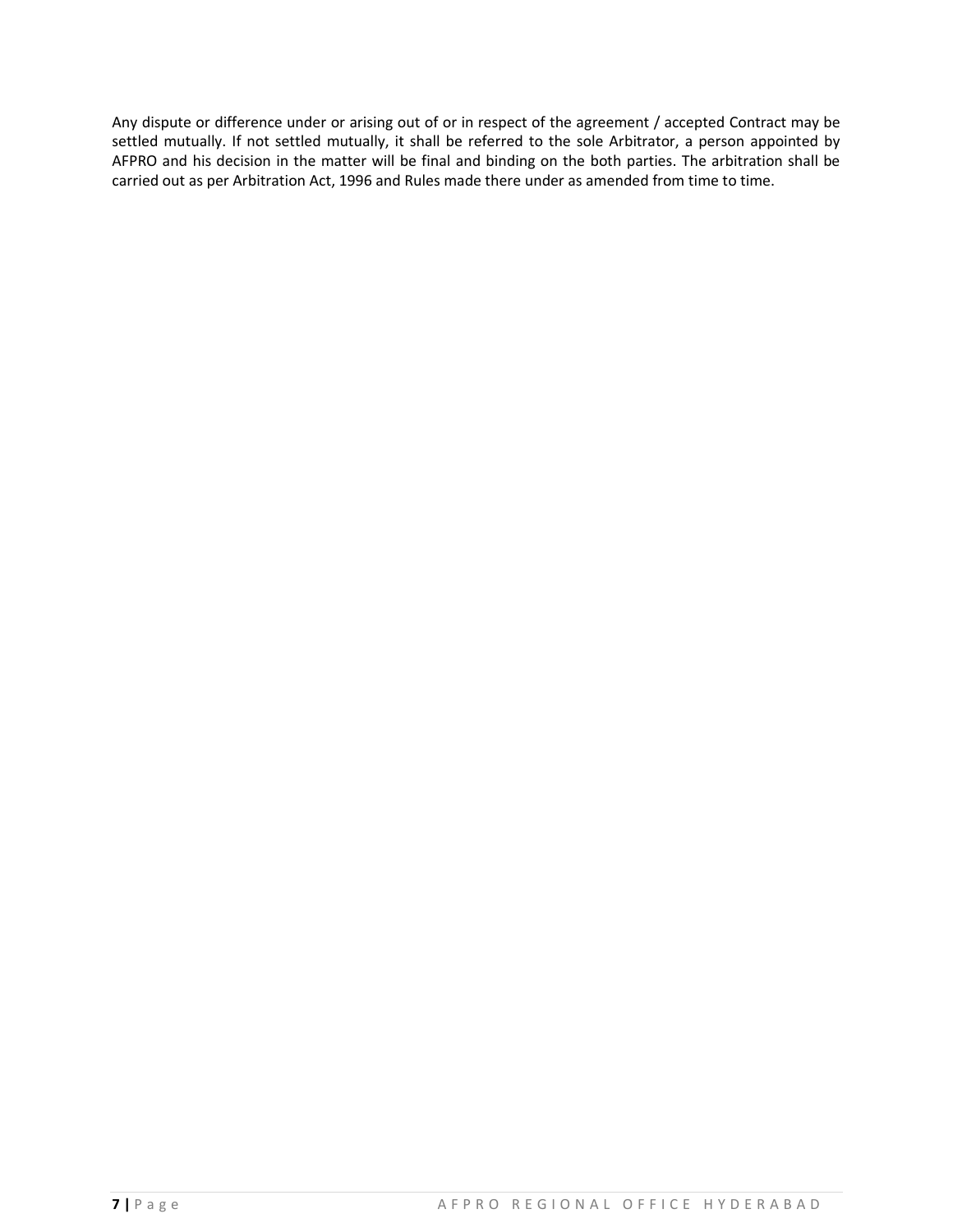# **Chapter 2: Technical Specifications**

## **Section 1: General**

1. For all items of work described in the bill of quantities, the work shall be carried out strictly in accordance with description in general specifications, particular specifications and drawings. The description, drawings and specifications shall be taken complementary to each other and shall form part of this contract.

2. The rates quoted shall be deemed to include all necessary hardware, tools, plants, props, material, labour, duties, taxes, insurance etc. & all needed for successful work completion as per scope.

## **3. Scope of work**

3.1 Construction of RCC structure for up-stream & down-stream protection to the structure (as per detailed drawing and bill of quantity enclosed).

3.2 Although all the details of construction have been by and large covered in these documents, any item or detail of construction not specifically covered but obviously implied upon and essential to consider civil works and all internal services complete and functional, shall be deemed to have been covered in the rate quoted. The bidder may however, consider a minimum level of specifications conforming to IS Code to cover these missing details.

## **4. Curing**

4.1 Exposed surfaces of all cement works viz. cement concrete, brickwork, flooring, plastering, pointing and the like shall be cured by keeping surface adequately and continuously wet as directed by the engineer for at least seven days. Cost for this shall be deemed to be included in the rates quoted against the respective schedule.

#### **5. Bar chart**

5.1 The contractor shall submit a bar chart to engineer, AFPRO for the work under contract. The above bar chart shall be submitted by contractor within one week of acceptance of contract. Bar chart as submitted shall be scrutinized by the engineer. Mutually agreed bar chart shall be finalized within three days of submission by the contractor. The contractor shall carry out the changes as suggested by the engineer. The mutually agreed bar chart shall be signed by contractor and engineer. This shall be binding on contractor for progressing the work for completion by due date.

#### **Section 2: Excavation, earthwork**

1. Scope: This section covers the works specifications of earth work in excavation in all kinds of soils including murrum, hard murrum, soft rock (without blasting, hard rock (without blasting), rock (with blasting), filling excavated earth in plinths, sand filling in plinth, rubble soling and brick on edge soling. Engineer will furnish the necessary drawing showing the areas to be excavated, filled, sequence of priorities etc. Contractor shall strictly follow such drawings.

## **2. General**

2.1 Contractor shall provide all tools, plants, instruments, qualified supervisory personnel, labour, materials and temporary works, consumables and everything necessary whether or not such items are specifically stated herein for completion of the work.

2.2 Contractor shall set properly all lines and establish levels for various works such as earth work in excavation in foundation of dam etc. The area to be excavated / filled shall be cleared of fences, trees, plants, logs, slumps, bush, vegetation's, rubbish slush etc. and other objectionable matter. If any roots or stumps of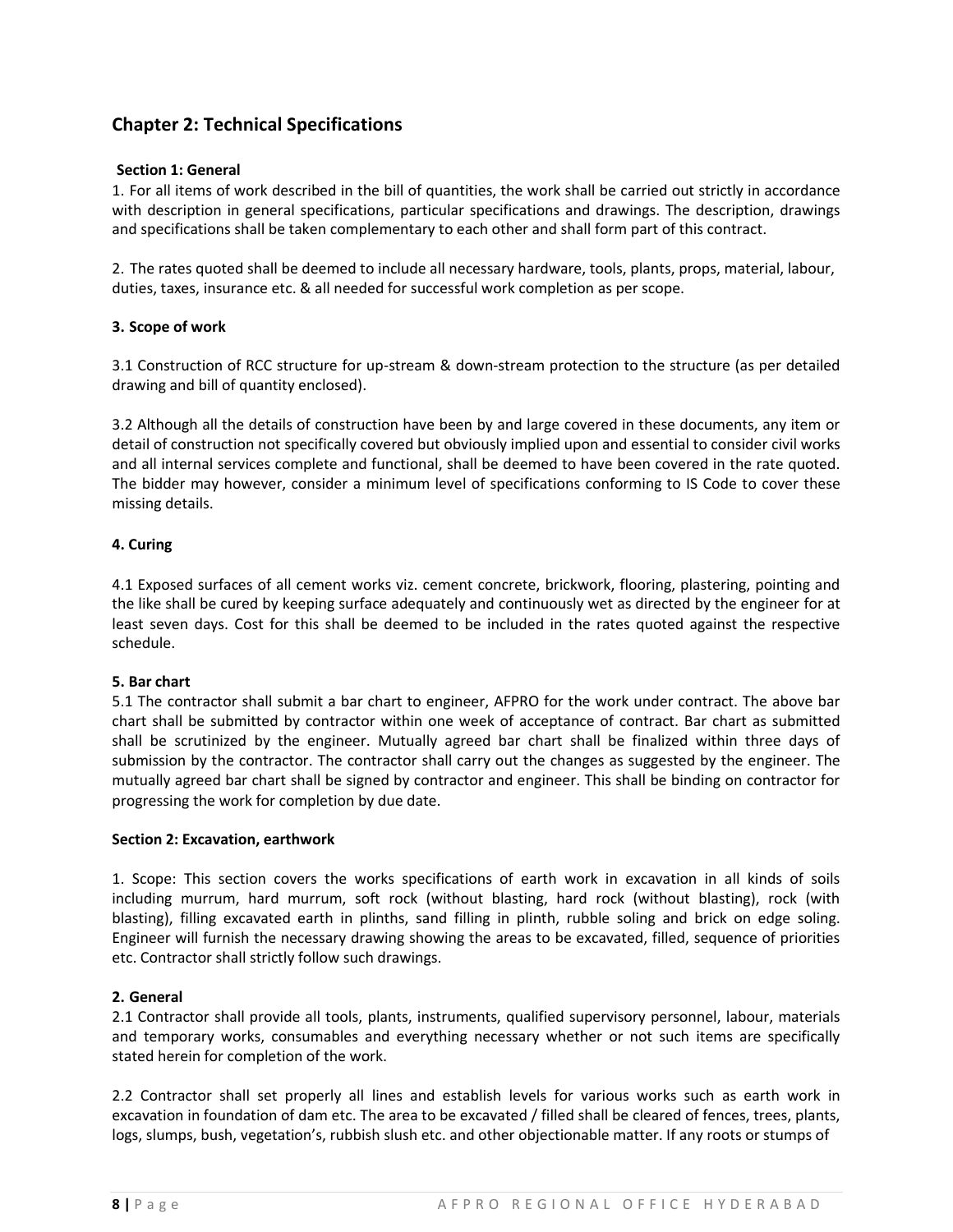trees are found during excavation, they shall also be removed. The materials removed shall be burnt or disposed of as directed by engineer. Where earth fill is intended, the area shall be stripped of all loose / soft patches, top soil containing deleterious matter / materials before fill commences. Final cleaning shall be done with removal of all rubbish up to the distance of 30 m all around outside the periphery of the structure.

## **3. Mode of measurements**

3.1 Backfilling, plinth filling etc. with borrowed earth will be paid for under specified items. The quoted rate shall include all operations such as clearing, excavation, lead and transport, fill, compaction etc. as specified. Actual quantity of consolidated filling shall be measured and paid for in cubic metres irrespective of lead and lift.

## **4. Disposal of surplus soil**

4.1 Surplus soil / earth if any shall be disposed of within the site up to the quantity as directed by the engineer and the same shall be spread out evenly for which no extra payment shall be made. The balance surplus quantity shall be removed away from site. The cost of this removal shall be deemed to be included in the quoted rates

## **Section 3: Cement concrete work**

## **1. Applicable codes**

**1.1** The following codes and standards are made a part of the specifications. All standards, codes of practices referred to herein shall be the latest edition including all applicable official amendments and revisions. In case of discrepancy between these specifications and those referred to herein, this specification shall prevail.

Materials:

IS 269: Specification for ordinary, rapid hardening and low heat Portland cement

IS 455: Specification for Portland blast furnaces lag

IS 1489: Specification for Portland Pozollana Cement

Equipment:

IS 1791: Specification for batch type concrete mixers

IS 2505: Specification for concrete vibrators immersion type

Codes of Practice:

IS 456: Code of practice for plain and reinforced concrete

IS 3385: Code of practice for measurement of civil engineering works

Above mode of measurements shall be applicable only if it is not given specifically in the tender document.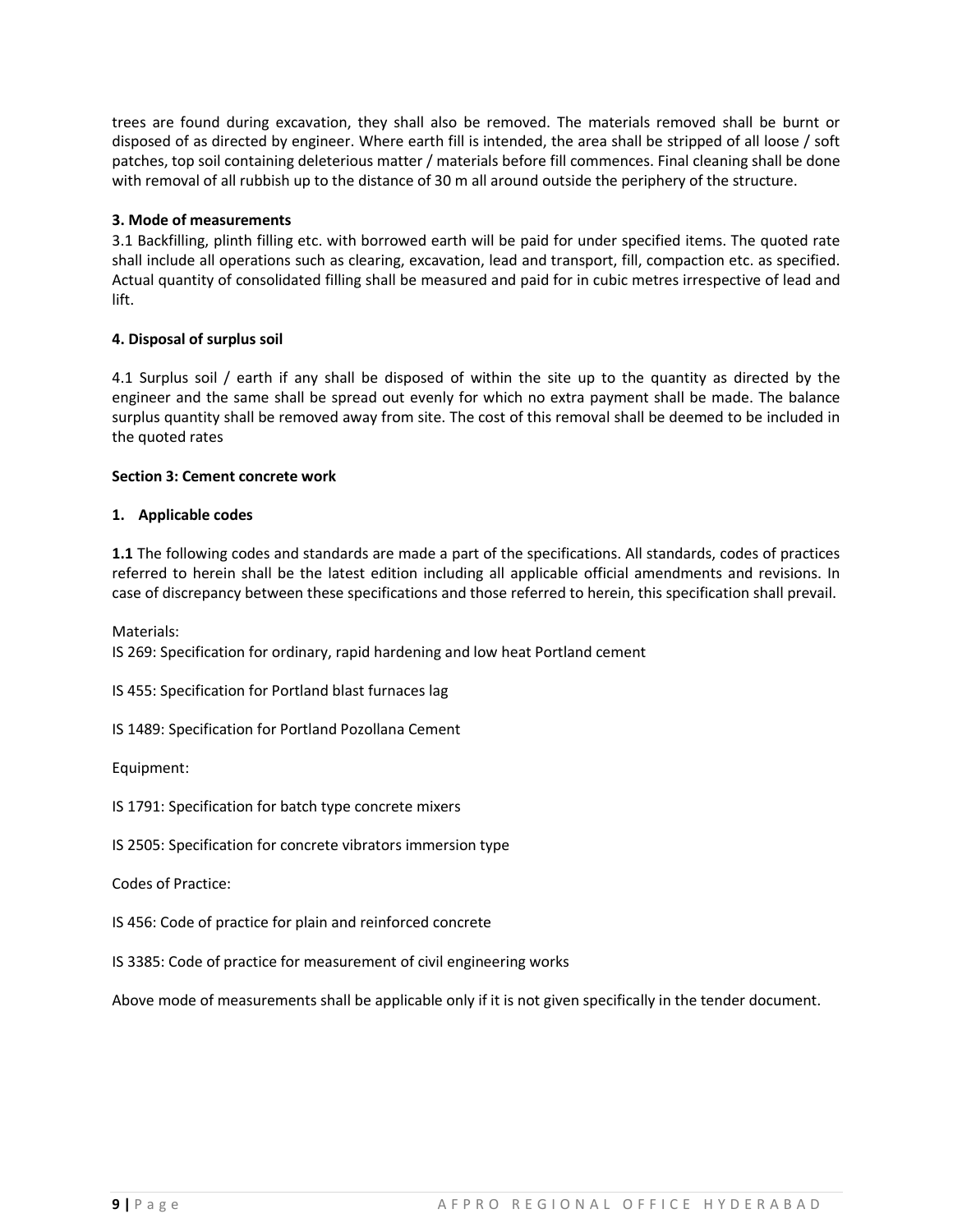## **2. Quality**

**2.1** The quality of materials, method and control of manufacture and transportation of all concrete works irrespective of mix, whether reinforced or otherwise shall conform to the applicable portions of this specification. Engineer shall have the right to inspect the source /s of material/s, the layout and operation of Procurement and storage of materials, the concrete batching and mixing equipment and the quality control system. Such an inspection shall be arranged and engineer's approval obtained, prior to starting of concrete work.

## **3. Materials**

**3.1** Cement: Unless otherwise specified the cement shall be ordinary Portland cement in 50 kg bags of 43 grade as applicable. The use of bulk cement will be permitted only with the approval of Engineer-in-Charge. For this, the contractor will be required to construct proper storage facility. Only Ultratech / Ambuja PPC or 43 grade cement should be used by contractor.

**3.2** Aggregates: Unless otherwise the aggregates shall conform to the requirements as per IS 383:1970. Aggregate in general designates both fine and coarse inert materials used in the manufacture of concrete. Fine aggregate is aggregate all of which passes through 4.75 mm sieve. Coarse aggregate is aggregate most of which is retained on 4.75 mm sieve.

All fine and coarse aggregates proposed for use in the work shall be subject to Engineer-in-Charge approval and after specific materials have been accepted the source of supply of such materials should not be changed without prior approval of Engineer-in-Charge.

All coarse and fine aggregates shall be stacked in stock separately in stockpiles in the material yard near the work site in bins properly constructed to avoid intermixing of different aggregates. Contamination with foreign materials and earth during storage and heaping the materials shall be avoided. The aggregate must be of specified quality not only at the time of receiving at site but more so at the time of loading in to mixer. Rackers shall be used for lifting the coarse aggregates from bins or stockpiles. Coarse aggregate shall be piled in layers not exceeding 1.20 m in height to prevent coning or segregation. Each layer shall cover the entire area of the stockpile before succeeding layers are started. Aggregates that have become segregated shall be rejected.

Coarse aggregate for concrete, except as noted above and for other than light weight concrete shall conform to IS 383. This shall consist of natural or crushed stone and gravel and shall be clean and free from elongated, flaky or laminated pieces, adhering coatings, clay lumps, coal residue, clinkers slag, alkali, mica, organic matter or other deleterious matter.

Coarse aggregate shall be graded in both cases; the grading shall be within the following limits.

The pieces shall be angular in shape and shall have granular or crystalline surface. Mica and shale, if present, shall be only in such quantities that will not, in the opinion of engineer affect adversely the strength and / or durability of concrete. The maximum size of coarse aggregate shall be in no case greater than ¼ of the minimum thickness of the member, provided that the concrete can be placed without difficulty so as to surround all reinforcement thoroughly and fill the corners of the form. Plums above 150 mm and up to any reasonable size can be used in plain mass concrete work of large dimensions up to a maximum limit of 20% of volume of concrete when specifically approved by Engineer-in-Charge. For heavily reinforced concrete members the nominal maximum size of the aggregate shall be 5 mm less than the minimum clear distance between the reinforcing main bars or 5 mm less than the minimum cover to the reinforcement whichever is smaller. The amount of fine particles occurring in the free state or as loose adherent shall not exceed 1% when determined by laboratory sedimentation tests as per IS 2386. After 24 hours immersion in water, a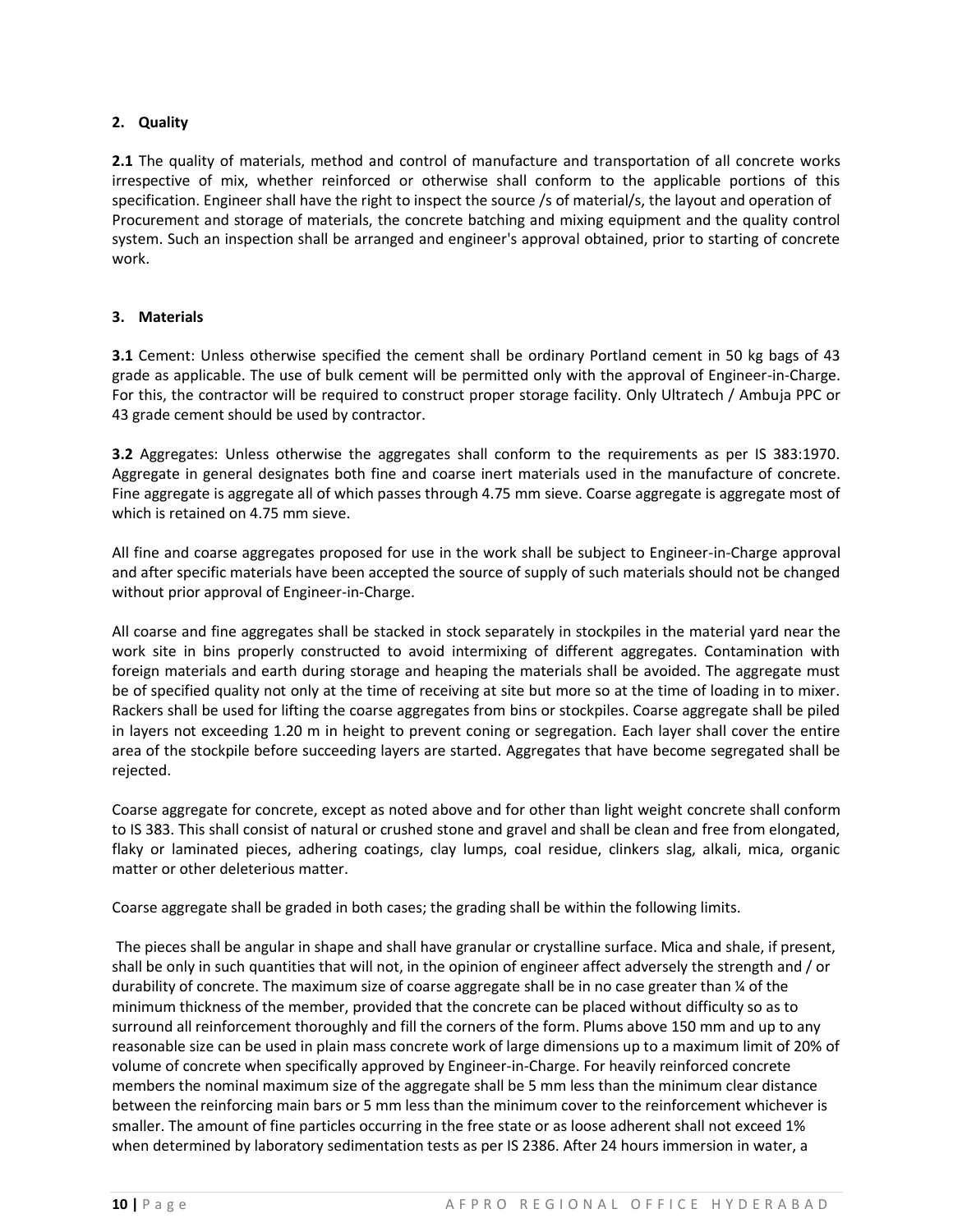previously dried sample shall not have gained more than 10% of its oven dry weight in air, as determined by IS 2386.

## **3.3 Sand**

Sand shall be clean and free from dust or organic foreign matter and its grading shall be within the limits. Sand from river/M-Sand grade-1 should be used for construction in the ration of 70:30.

## **3.4 Water**

Unless otherwise stated the water quality and requirements for concrete will be in conformity with IS 456: 1978. Water used for both mixing and curing shall be free from injurious amounts of deleterious materials. Potable waters are generally satisfactory for mixing and curing concrete. Water cement ratio should be 1:0.5.

#### **4 Mixing of cement concrete**

The quantities of cement shall be determined by weight. Ordinary Portland cement shall be taken to weigh 1442 kg/m3. The quantities of fine and coarse aggregates shall be determined either by volume for ordinary concrete and by weight for controlled one. The proportions of volume or weights specified are based on dry aggregates, due allowance is to be made for bulking or variation in weight of aggregates according to IS 2386 (Part-III): 1963.

All concrete shall be mixed in a mechanical mixer until there is uniform distribution of the materials and the mass is uniform in colour and consistency but in no cases hall the mixing be done for less than two minutes. **Hand mixing shall not be allowed for any concreting work on the job**.

#### **5 Mix design**

All concrete in the works shall be of design mix as defined in IS 456 unless it is a nominal mix concrete such as 1:2:4, 1:3:6, 1:4:8 or 1:5:10.

It shall be very clearly understood that whenever the class of concrete such as M20 is specified it shall be the contractor's responsibility to ensure that minimum crushing strength stipulated for the respective class of Concrete is obtained at works. The maximum total quantity of aggregate by weight per 50 kg of cement shall not exceed 450 kg except when otherwise specifically permitted by Engineer-in-Charge.

#### **6 Proportioning, consistency, batching and mixing of concrete**

**6.2** Aggregate: The proportions which shall be decided by conducting preliminary test shall be by volume. These proportions of cement, fine and coarse aggregates shall be maintained during subsequent concrete mixing. The supply of properly graded aggregate of uniform quality shall be maintained over the period of work, the grading of aggregates shall be controlled by obtaining the coarse aggregate in different sizes and blending them in the right proportions. The different sizes shall be stocked in separate stock piles. The grading of coarse and fine aggregate shall be checked as frequently as possible as determined by engineer, to ensure maintaining of grading in accordance with the samples used in preliminary mix design. The material shall be stock piled well in advance of use.

**6.3** Cement: The cement shall be measured by volume in normal cases. However, in case of central weight batching plants, cement may be weighed for each batch if so desired by Engineer-in-Charge.

**6.4** Water: Only such quantity of water shall be added to the cement and aggregates in the concrete mix as to ensure dense concrete, specified surface finish, satisfactory workability, consistent with the strength stipulated for each class of concrete. The water added to the mix shall be such as not to cause segregation of material or the collection of excessive free water on the surface of the concrete. The water cement (W/C)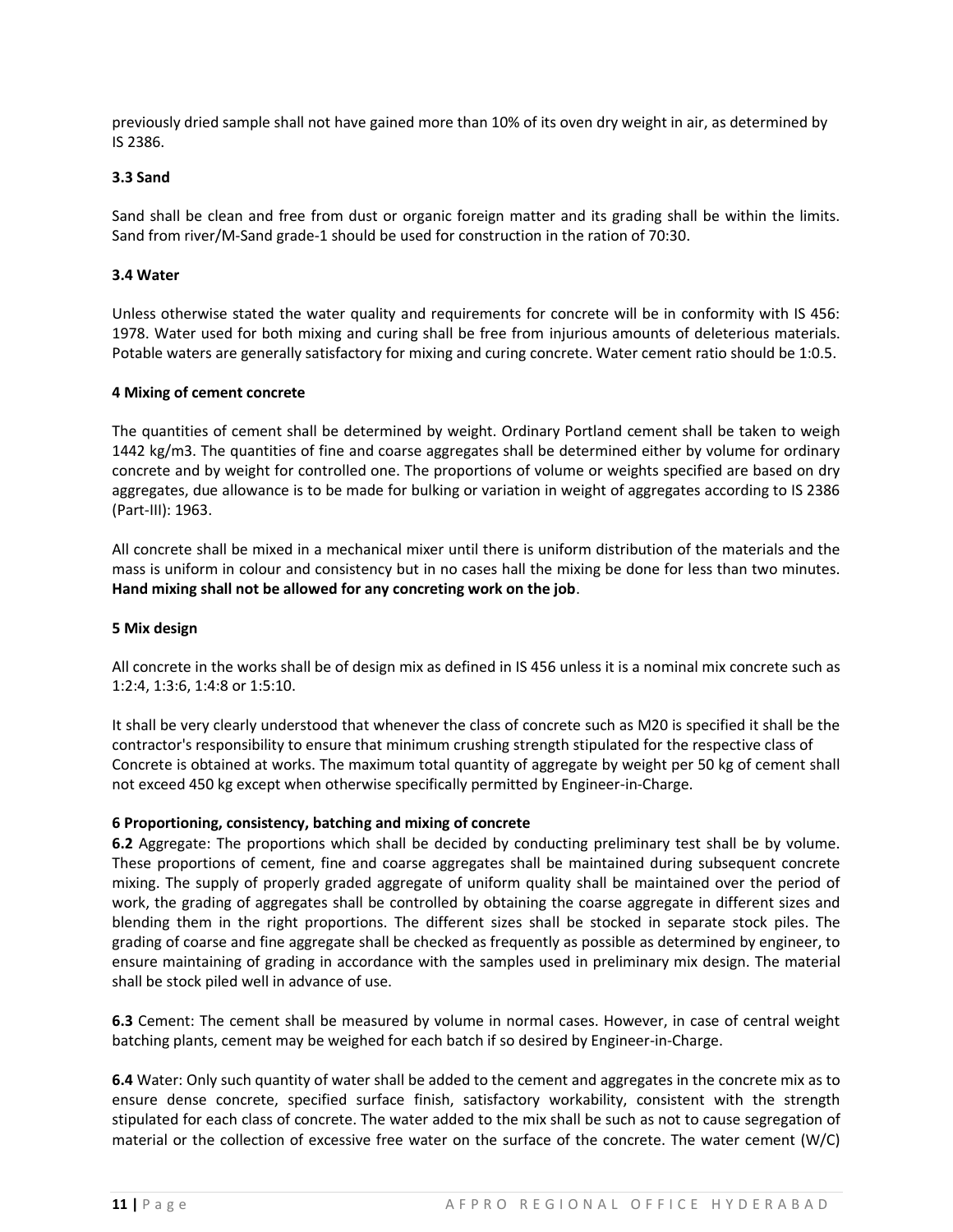ratio is defined as the volume of water in the mix (including the surface moisture of the aggregates) divided by the volume of cement in the mix. The actual water cement ratio to be adopted shall be determined in each instance by the contractor and approved by the Engineer-in-Charge.

The W/C ratio specified for use by engineer shall be maintained. The contractor shall determine the water content of the aggregates as frequently as directed by engineer as the work progress and as specified in IS 2386 (Part-Ill) and the amount of water added at the mixer shall be adjusted as directed by engineer so as to maintain the specified W/C ratio. To allow for the variation in volume of aggregates due to variation in their moisture content suitable adjustments in the volume of aggregates shall also be made.

## **7 Curing, protecting, repairing and finishing**

## **7.2 Curing**

All concrete shall be cured by keeping it continuously damp for the period of time required for complete hydration and hardening to take place. Preference shall be given to the use of continuous sprays or ponded water continuously saturated covering of sacks, canvas, hessian or other absorbent materials, or approved effective curing compounds applied with spraying equipment capable of producing a smooth, even textured coat. Extra precautions shall be exercised in curing concrete during cold and hot water as outlined hereinafter. The quality of curing water shall be the same as that used for mixing concrete.

Certain types of finish or preparation for overlaying concrete must be done at certain stage of the curing process and special treatment may be required for specific concrete surface finish.

Curing of concrete made of high alumina cement and super-sulphated cement shall be carried out as directed by engineer.

Fresh concrete shall be kept continuously wet for a minimum period of 10 days from the date of placing of concrete following a lapse of 12 to 14 hours after lying of concrete. The curing of horizontal surfaces exposed to the drying winds shall however begin immediately after the concrete has hardened.

Water shall be applied uniformly to concrete surfaces within 1 hour after concrete has set. Water shall be applied to formed surfaces immediately upon removal of forms. Quantity of water applied shall be controlled so as to prevent erosion of freshly placed concrete.

Whenever, by the judgment of engineer, it may be necessary to omit the continuous spray method, a covering of clean sand or other approved means such as wet gunny bags which will prevent loss of moisture from the concrete, may be used. No type of covering will be approved which would stain or damage the concrete during or after the curing period. Covering shall be kept continuously wet during the curing period. Surface coating type compounds shall be used only by special permission of engineer. Curing compounds shall be liquid type white pigmented. Other curing compounds shall be used on surfaces where future blending with concrete, water or acid proof membrane or painting is specified.

All equipment and materials required for curing shall be on hand and ready for use before concrete is placed.

## **7.3 Protecting fresh concrete**

Fresh concrete shall be protected from defacements and damage due to construction operation by leaving forms in place for an ample period as specified later in this specification. Newly placed concrete shall be protected by approved means such as tarpaulins from rain, sun and winds. Steps as approved by engineer shall also be taken to protect immature concrete from damage by debris, excessive loading, vibration, abrasion or contact with other materials etc. that may impair the strength and / or durability of the concrete. Workmen shall be warned against and prevented from disturbing green concrete during its setting period. If it is necessary that workmen enter the area of freshly placed concrete, engineer may require that bridges be placed over the area.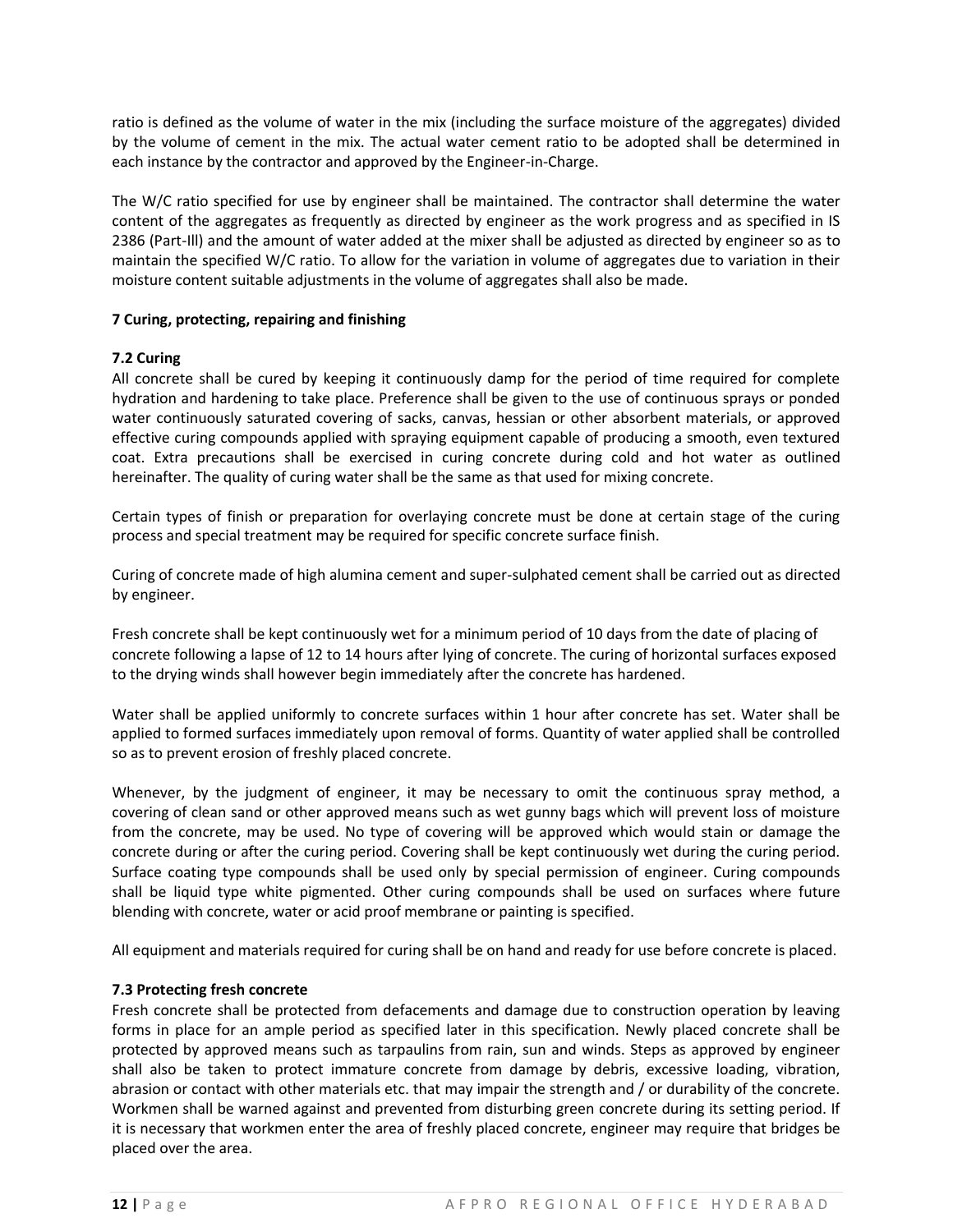## **7.4 Repair and replacement**

Immediately after the shuttering is removed, the surface of concrete shall be very carefully inspected and all defective areas called to the attention of engineer who may permit patching of the defective areas or also reject the concrete unit either partially or entirely. Rejected concrete shall be removed and replaced by contractor at no additional expense. Holes left from bolts etc. shall be filled up and made good with mortar composed of one part of cement to one and half parts of sand passing 2.36 mm IS sieve after removing any loose stones adhering to the concrete and shall be finished as described under the particular items of work. Superficial honeycombed surfaces and rough patches shall be similarly made good immediately after removal of shuttering in the presence of engineer and superficial water and air holes shall be filled in. The mortar shall be well worked into the surface with a wooden float. Excess water shall be avoided. Unless instructed otherwise by engineer, the surface of the exposed concrete placed against shuttering shall be rubbed down immediately on removal of shuttering to remove fine or other irregularities and necessary care being taken to avoid damage to the surface. Surface irregularities shall be removed by grinding.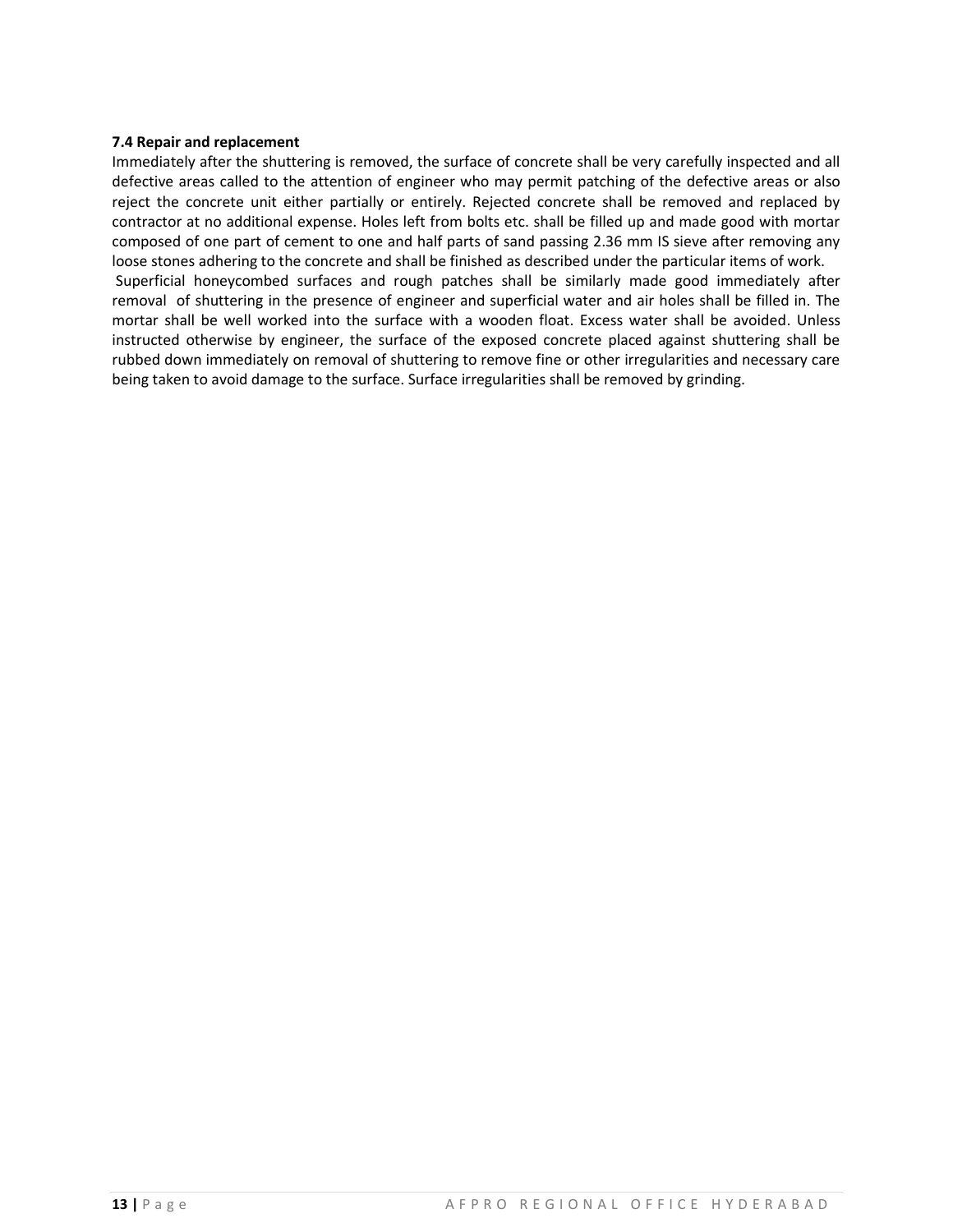To,

The Regional Manager AFPRO Regional office, H. No: 8-43/12/12, Road No.5, West Balaji Hills, Boduppal Hyderabad - 500 092

Ref.: Tender Invitation: AFPRO/Checkdam-1/Terpole/2021-22 Construction of PCC Check dam (CD-1) at village Terpole, Kondapur Mandal, Sangareddy District

Dear Sir,

In response to the tender invited by you, I / We have examined the notice, conditions, specifications and terms of the contract and I / we agree to abide by all instructions in these documents attached here to and hereby bind myself / ourselves to execute the work as per schedule stipulated in the tender notice.

I / We further agree to sign and execute all agreements / bonds as may be required by AFPRO to abide by the all conditions of the contract and to carry out all work as per specifications.

I / We also undertake that I / We have not been blacklisted by any entities any time.

I / We enclose herewith the required documents.

Sincerely yours,

Signature of bidder with seal

Encl.: 1. Price bid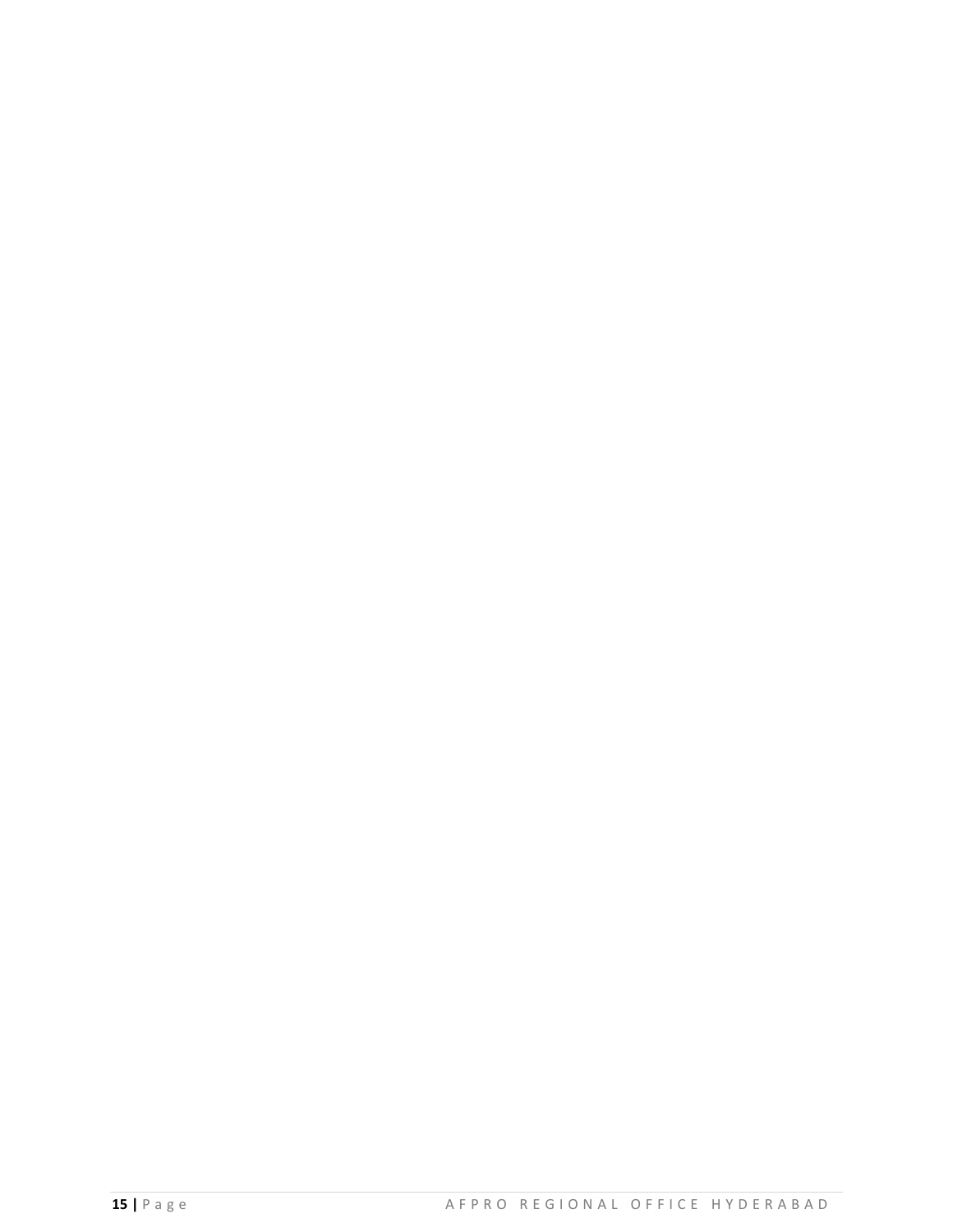# **Annexure I - Price Bid Name of Work - Construction of New P.C.C. Check dam NO. 01**

# **ABSTRACT OF ESTIMATE**

Name of the village : Terpole Name of the Mandal: Kondapur

Name of the District: Sangareddy Estimated Amount: Rs.

| SI.<br>N <sub>0</sub> | <b>QTY</b> | <b>DSECRIPTION OF WORK</b>                                                                                                                                                                                                                                                                                                              | <b>RATE</b> | <b>PER</b> | <b>AMOUNT</b> |
|-----------------------|------------|-----------------------------------------------------------------------------------------------------------------------------------------------------------------------------------------------------------------------------------------------------------------------------------------------------------------------------------------|-------------|------------|---------------|
|                       | Job        | Clearing of site before and after construction                                                                                                                                                                                                                                                                                          |             | LS         |               |
| $\overline{2}$        | 254.76     | Excavation for foundation in all kinds of soil including boulders upto 0.60 m<br>dia for dam, spillway, intake structure, and placing the excavated soil neatly in<br>specified dump area or disposing off the same as directed including cost of all<br>materials, machinery, labour etc., complete with lead upto 1 km and all lifts. |             | 1 Cum      |               |
| 3                     | 84.65      | Cement concrete 1:5:10 using 40 m.m. size H.B.G metal including curing etc.<br>Complete                                                                                                                                                                                                                                                 |             | 1 Cum      |               |
| 4                     | 129.86     | Cement concrete 1:3:6 using 40 m.m. size H.B.G metals $(60\%)$ & 20 mm HBG<br>Metal (40%) including curing etc. Complete                                                                                                                                                                                                                |             | 1 Cum      |               |
| 5                     | 12.46      | Cement concrete 1:2.5:5 using 20 m.m. size H.B.G metal for wearing coat                                                                                                                                                                                                                                                                 |             | 1 Cum      |               |
| 6                     | 195.09     | Providing Cement plaster externally in cement mortar 15mm thick in C.M. 1:4                                                                                                                                                                                                                                                             |             | $1$ sqm    |               |
| $\overline{7}$        | 525.00     | Raising of side bunds                                                                                                                                                                                                                                                                                                                   |             | 1 Cum      |               |
| 8                     | 82.80      | Rough stone dry packing using 225 mm rough stones for revetment works                                                                                                                                                                                                                                                                   |             | 1 Cum      |               |
| 9                     | LS.        | Board & Unforeseen items                                                                                                                                                                                                                                                                                                                |             | 1 Cum      |               |
| Total Rs. (           |            |                                                                                                                                                                                                                                                                                                                                         |             | Rs.        |               |

Signature and seal of Contractor Date -